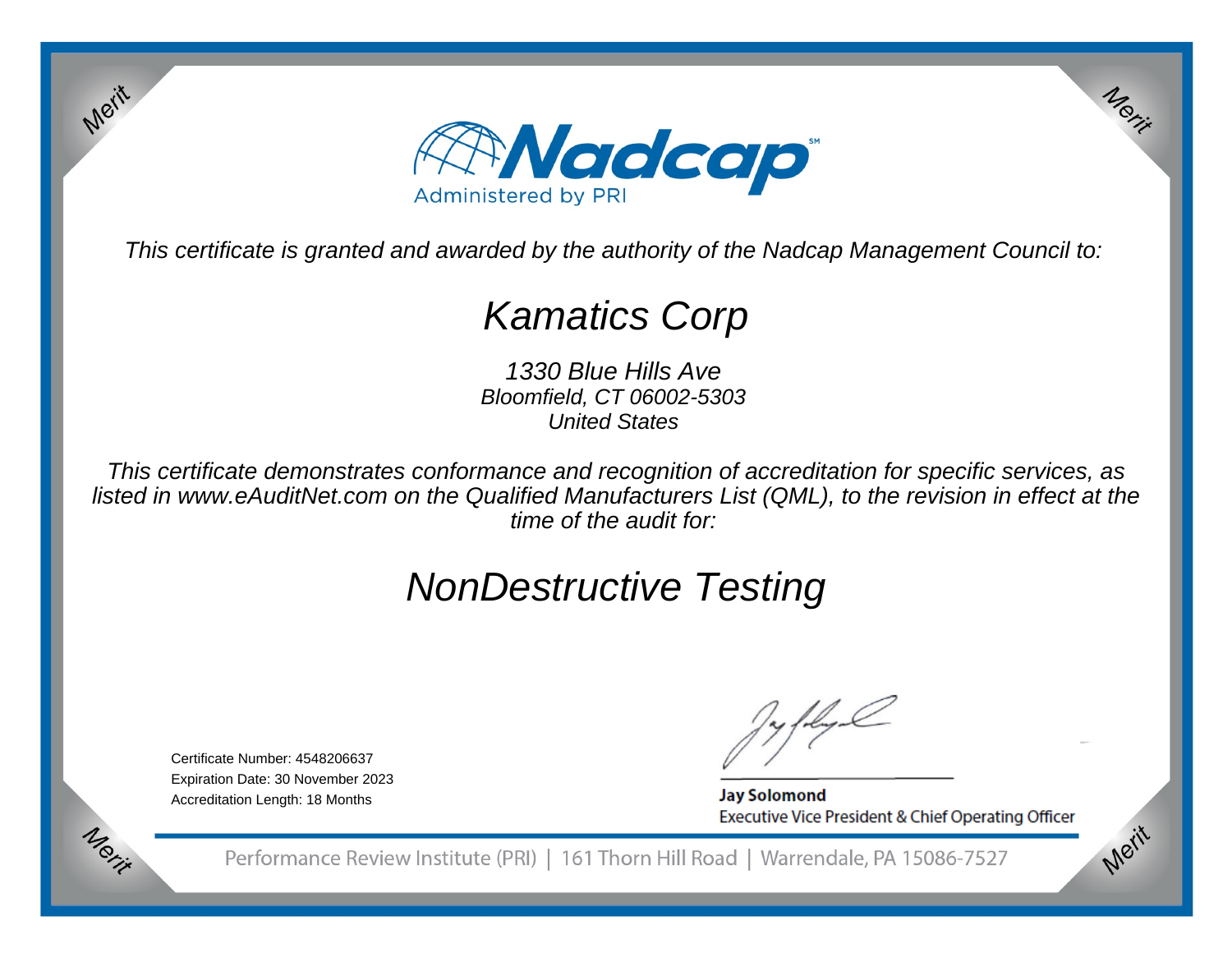

#### **SCOPE OF ACCREDITATION**

#### **NonDestructive Testing**

**Kamatics Corp** 1330 Blue Hills Ave Bloomfield, CT 06002-5303

This certificate expiration is updated based on periodic audits. The current expiration date and scope of accreditation are listed at: www.eAuditNet.com - Online QML (Qualified Manufacturer Listing).

In recognition of the successful completion of the PRI evaluation process, accreditation is granted to this facility to perform the following:

#### **AC7000 - AUDIT CRITERIA FOR NADCAP ACCREDITATION**

**AC7114 Rev P - Nadcap Audit Criteria for NonDestructive Testing (NDT) Auditees Accreditation Program (to be used on audits BEFORE 10-Jul-2022)**

**AC7114S Rev O - Nadcap Supplemental Audit Criteria for NonDestructive Testing (NDT) Auditees Accreditation Program (to be used on audits BEFORE 19-Jun-2022)**

- S–U10 GE Aviation
- S–U11 The Boeing Company
- S–U12 Leonardo S.P.A. Divisione Velivoli
- S–U14 SAFRAN
- S–U16 Bell Helicopter
- S–U22 Leonardo Helicopters
- S–U25 Liebherr Aerospace
- S–U26 Collins Aerospace (Goodrich)
- S–U9 Textron Aviation

### **AC7114/1 Rev N - Nadcap Audit Criteria for NonDestructive Testing Facility Penetrant Survey (to be used on/after 02 May 2021)**

#### **AC7114/1S Rev O - Nadcap Supplemental Audit Criteria for NonDestructive Testing Facility Penetrant Survey (to be used on audits on/AFTER 12-Dec-2021)**

S–U10 GE Aviation

S–U11 The Boeing Company

S–U12 Leonardo S.P.A. Divisione Velivoli

S–U14 SAFRAN

- S–U16 Bell Helicopter
- S–U22 Leonardo Helicopters
- S–U25 Liebherr Aerospace